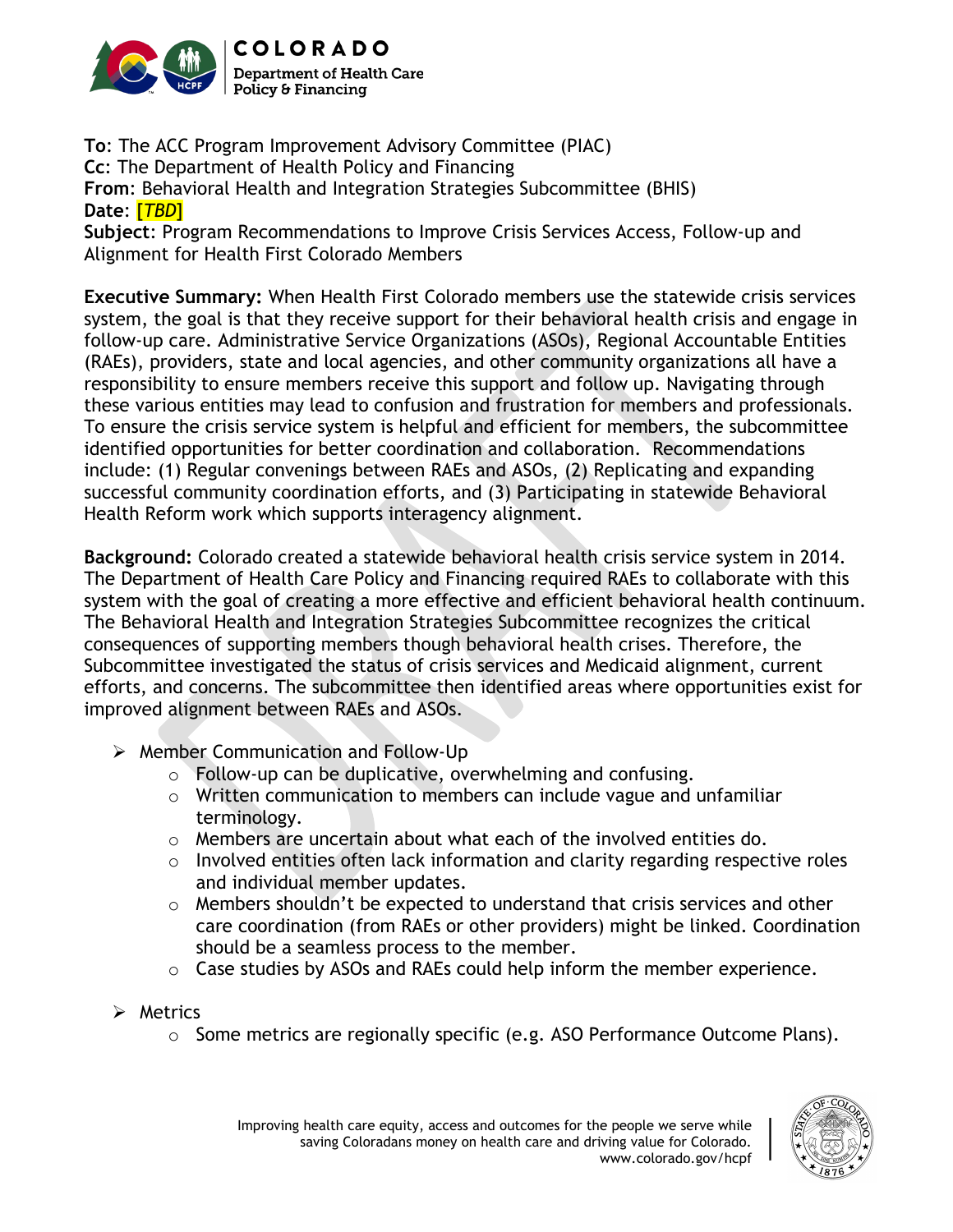- o Developing an aligned metric for ASOs and RAEs would require regular, targeted discussions with HCPF, the Office of Behavioral Health, ASOs, RAEs and other stakeholders.
- $\triangleright$  Data Sharing
	- o RAEs and ASOs have some access to encounter data which can be used as a component of monitoring performance/trends.
	- o Identifying medicaid members from other crisis service utilizers can be difficult.
	- o Provider collaboration is vital for effective data sharing.
	- o The U.S. Department of Health and Human Services has proposed rule changes with the intent to improve data sharing. This presents an opportunity to update or create new data sharing policy and procedures.
	- o Addressing barriers related to confidentiality and information sharing between RAEs and MSOs can and should be addressed at local, regional, and state levels.

## **Process**

The BHIS Subcommittee began addressing crisis system alignment in March 2020 and the topic has been a monthly agenda item. Formal presentations included Crisis Services 101 from the Office of Behavioral Health, work descriptions from ASOs and RAEs, metric explanations from HCPF, and updates from the Governor's Behavioral Health Taskforce. In November 2020, a smaller workgroup convened to develop more detailed recommendations. Discussions have included BHIS voting members and non-voting stakeholders. Throughout the development of these recommendations, the subcommittee regularly discussed how the current system works for diverse member populations and how the recommendations would benefit diverse populations.

## **Recommendations**

The Ideal State: To have behavioral health systems (Medicaid, crisis services, providers, community resources, etc.) working together to ensure Health First Colorado members have appropriate access to all levels of behavioral health services as needed. Behavioral health systems will appreciate, understand, communicate, collaborate, and align with each other.

Foundational pillars needed to reach the ideal state include:

- $\triangleright$  Communication and follow up for members that is clear, efficient, helpful, and comes from trusted sources.
- $\triangleright$  Equity, diversity and inclusion are reflected in policy and workforce.
- Aligned metrics between Regional Accountable Entities (RAEs/Medicaid) and Administrative Services Organizations (ASOs/Crisis Services).
- $\triangleright$  Routine Data Sharing between RAEs and ASOs.

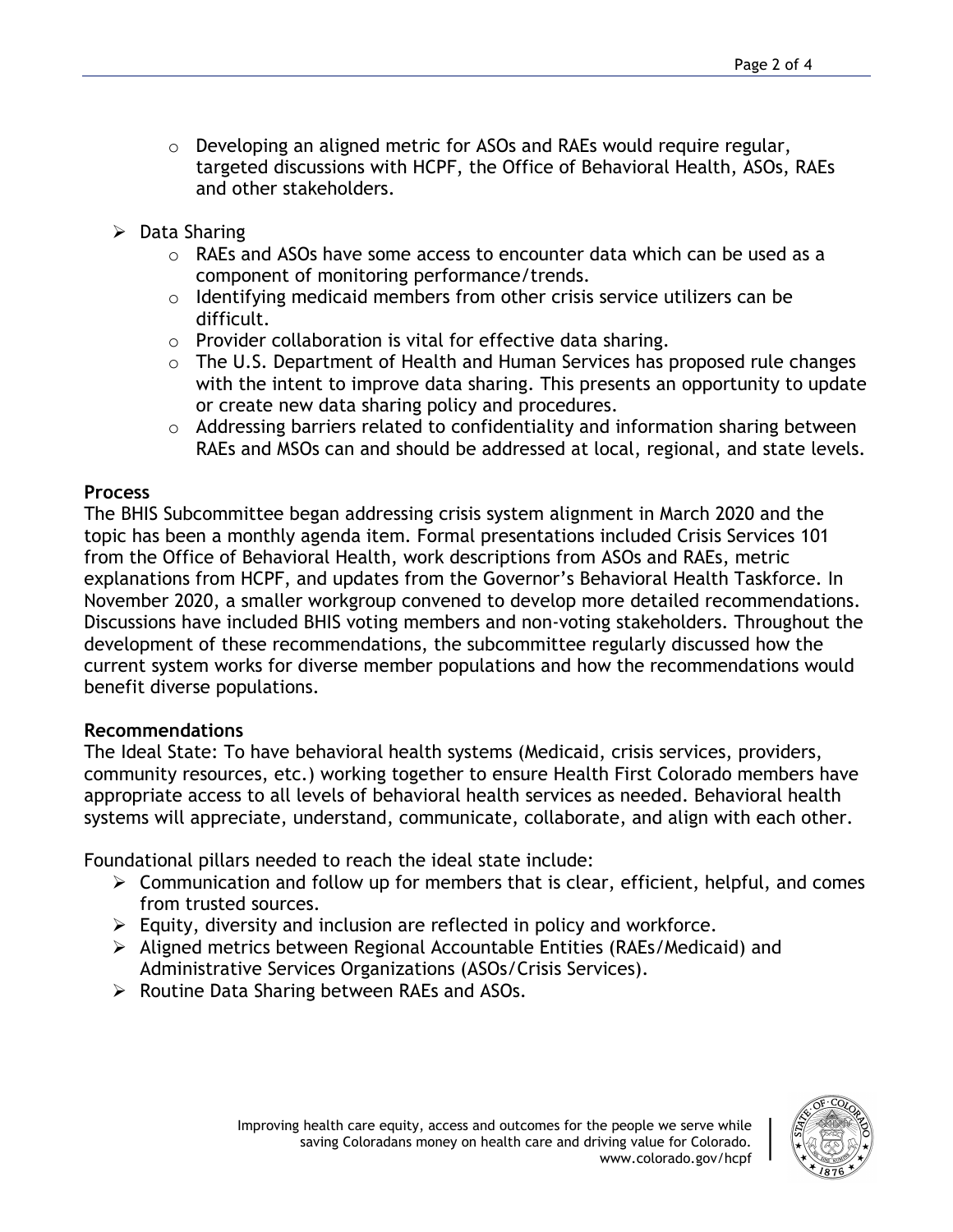Meet: BHIS recommends that HCPF create policy guidance for monitoring how RAEs are collaborating with regional ASOs. The guidance should encourage RAEs to initiate or participate in regular meetings between RAEs and ASOs to understand and align performance as it relates to Medicaid members. Standing agenda items could include:

- **Data sharing**
- **Metric alignment**
- **Performance measurement**
- **Member communication**
- **Equity, diversity, and inclusion efforts**
- **Best practices and processes for local communities**
- Community collaboration (providers, law enforcement, schools, courts, faith communities, etc.) Special care should be taken to address racial and ethnic disparities and to include organizations that serve a variety of populations.
- Map out how follow-up from crisis services should be managed and delegated. This helps increase role clarity and minimize duplication.

Replicate: BHIS recommends that HCPF and RAEs replicate and expand on effective and existing community coordination efforts. Components of existing programs include:

- o The CARES model in Colorado Springs uses CORHIO and MOU between hospitals to streamline processes. There are similar systems with the Community Action Collaborative in Greeley and in Douglas County.
- $\circ$  Extensive data sharing agreements that include law enforcement, the fire department, community health centers, RAEs, and municipal courts.
- o Community case reviews include RAEs, FQHCs, behavioral health providers, SEPs, CCBs, etc. to ensure an organized system.
- o Initial funding is critical to the success of systems working. The cost savings of these community programs is evidence-based.
- o Example metrics from these programs are decreased ED utilization and decreased 911 calls.

Participate: BHIS recommends that representatives from PIAC, BHIS, HCPF, RAEs and ASOs participate in Behavioral Health Reform as initiated by the Behavioral Health Task Force, specifically on the matter of improving access to and experience with crisis services. Task Force goals that support ASO and RAE alignment should be priorities. These include:

- o Improving care coordination
- o Supporting crisis co-responder models
- o Increasing workforce diversity (in terms of background and provider type)
- o Developing a statewide behavioral health authority that supports RAE and ASO alignment